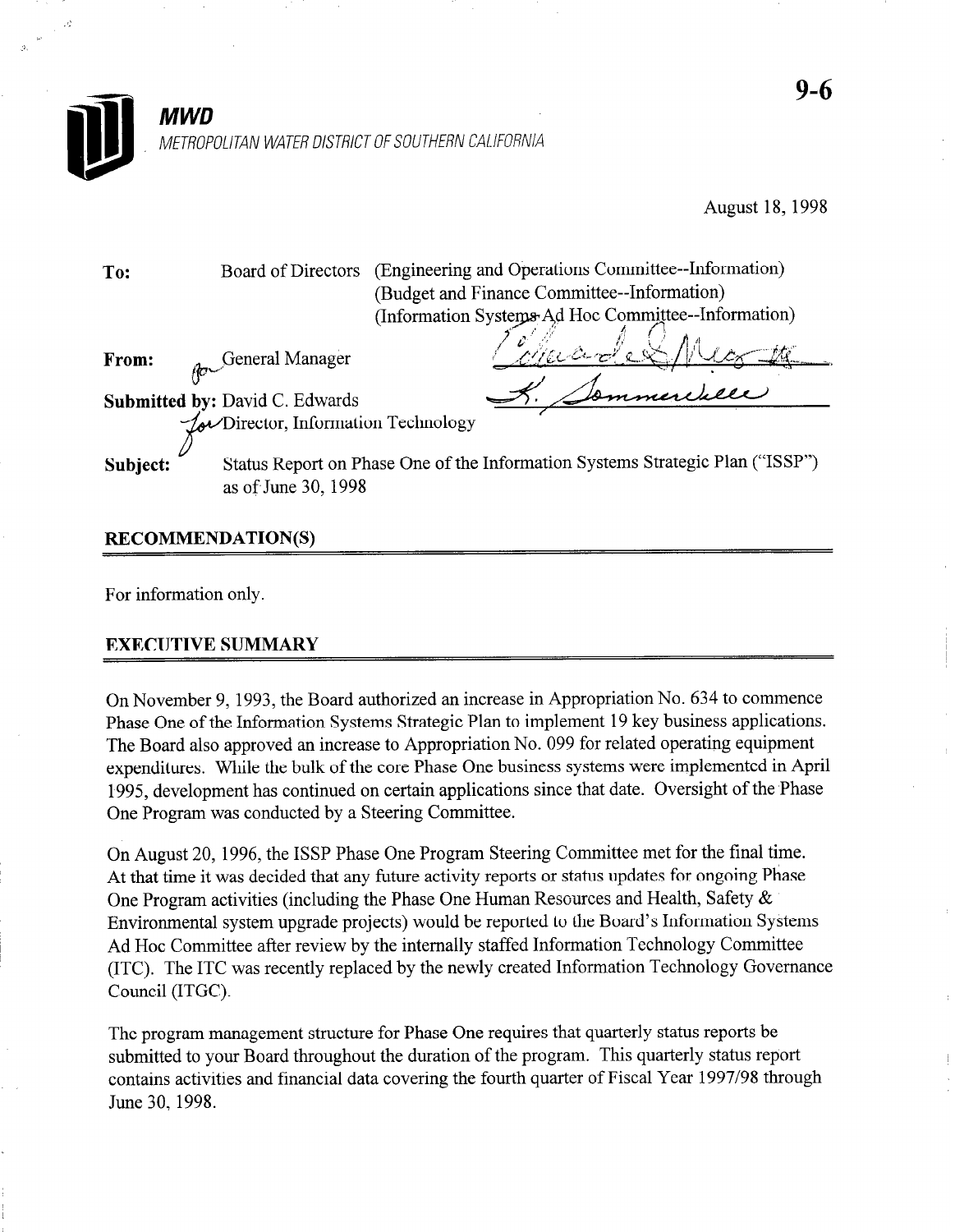During this period, key accomplishments include implementation of the PeopleSoft Time  $\&$ Labor (T&L) system for timekeeping and decommissioning of the IBM mainframe computer.

Attachment "A" is the Program Cost Report which shows the balance of the Capital Appropriation and program costs as of June 30, 1998.

Attachment "B" is the Project Cost Report which shows project balances as of June 30, 1998.

#### DETAILED REPORT

#### I. PROGRESS HIGHLIGHTS IN THIS PERIOD

Staff conducted parallel testing of the payroll systems by having Time Recorders input timekeeping information into both the existing mainframe based Electronic Timekeeping System (ETS) and the new T&L system. In June 1998 the old ETS system was shut down and the new T&L system was implemented.

## II. MAJOR MILESTONES

#### COMPLETED THIS PERIOD

The T&L system was successfully implemented. The IBM mainframe computer is no longer being used for any production systems and is being sold.

#### IN PROCESS

The PeopleSoft project team to begin implementation strategies to accommodate the Consolidated Omnibus Budget Reconciliation Act of 1985 (COBRA), a part of the Benefits Administration module of the PeopleSoft system. This module will help ensure that Metropolitan is in compliance with COBRA. The Act requires organizations with twenty or more employees to offer the continuation of group health benefits to employees (and covered dependents) upon experiencing a qualifying event, such as termination of employment.

#### III. FUTURE OBJECTIVES

#### HUMAN RESOURCES SYSTEMS:

Group security features will be added to the T&L system with the pay period commencing August 9, 1998. This will restrict Recorders and Approvers from entering or approving time for employees other than those who are assigned to their respective group(s).

The Staffing & Planning and Benefits Administration modules will be implemented by the end of August 1998. The Benefits Administration module will be used for open enrollment of all employee benefits commencing September 1, 1998.

The cost to complete these projects will be approximately \$146,000.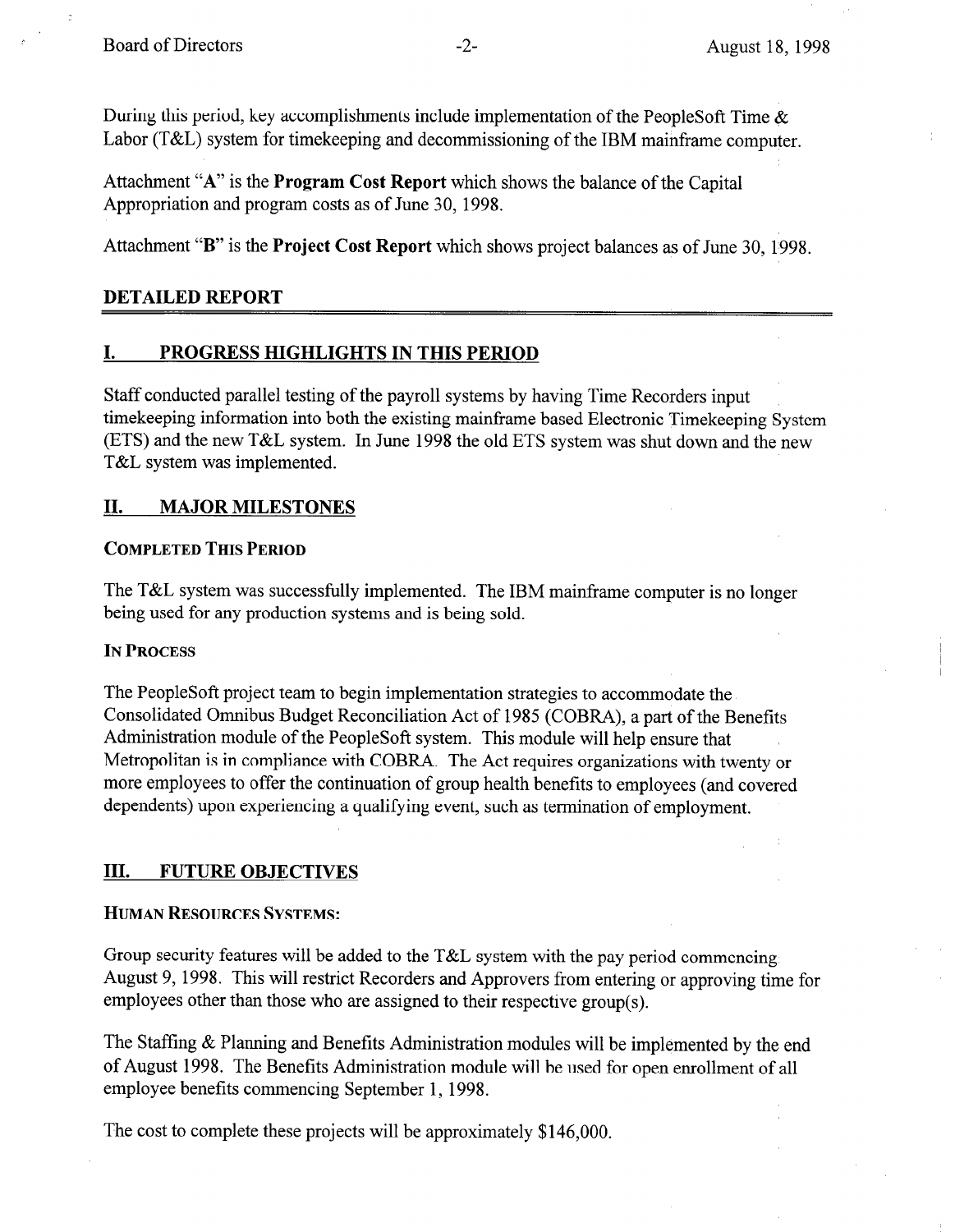Board of Directors -3- August 18, 1998

## HEALTH, SAFETY & ENVIRONMENTAL SYSTEMS:

The Health, Safety and Environmental (HSE) project team will commence system implementation activities in late summer of 1998. Full implementation of the Health, Safety and Environmental (HSE) system expected by late fall 1999, at an approximate cost of \$1.5 million.

/vem

Attachment(s)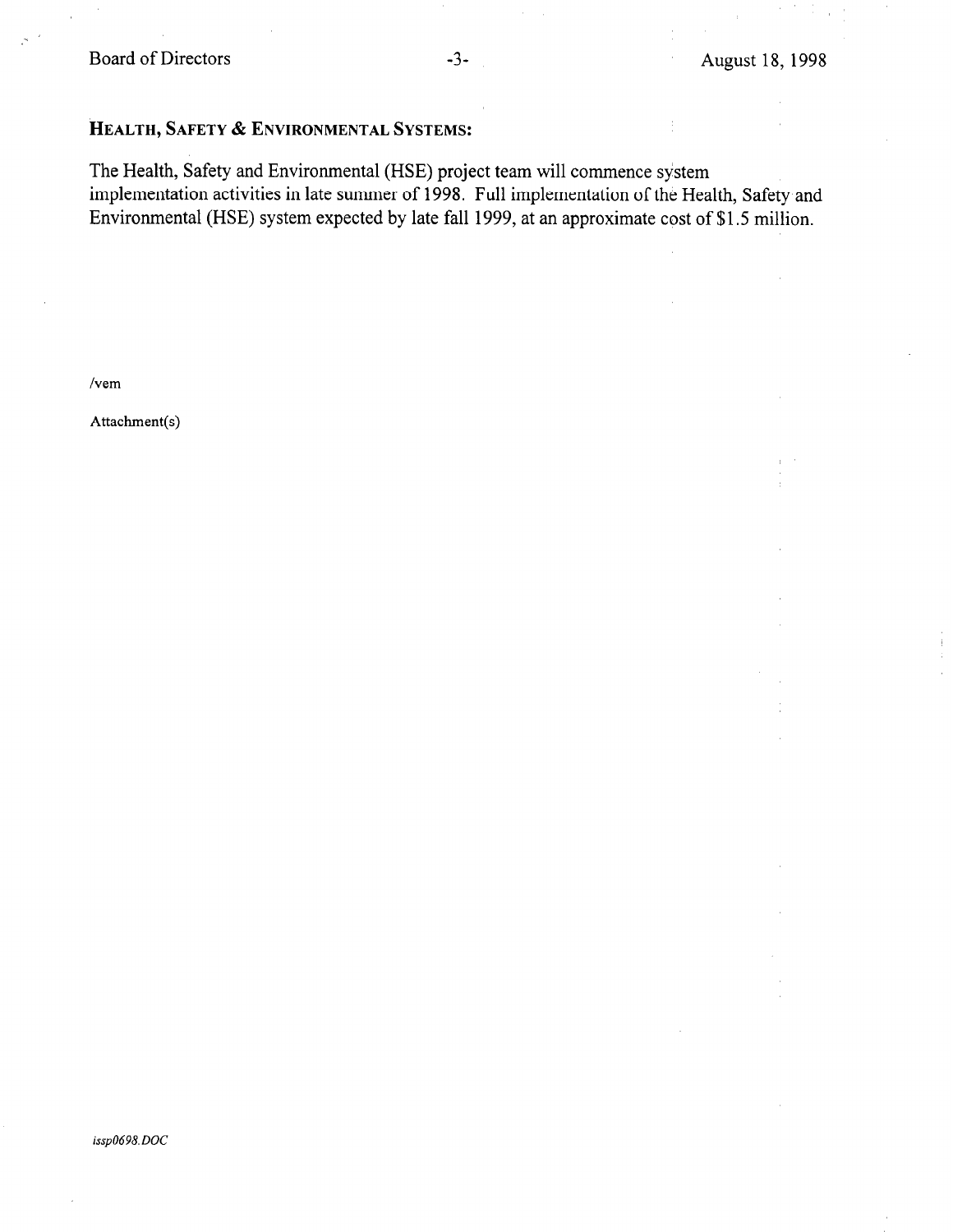Attachment "A" to Board Letter 9-6 Information Technology Service Company August 18,199s

|                                     | <b>ISSP</b> Capital<br>Program | Operating<br>Equipment |  |
|-------------------------------------|--------------------------------|------------------------|--|
|                                     | (634)                          | (099)                  |  |
| Original Appropriation (Phase Zero) | \$5,489,783                    | \$73,800               |  |
| 1st Revision - Phase Zero           | \$200,000                      |                        |  |
| 2nd Revision - Phase One            | \$21,100,000                   | \$2,100,000            |  |
| <b>TOTAL ISSP FUNDING</b>           | \$26,789,783                   | \$2,173,800            |  |
| Total Program Costs through 6/30/98 | \$23,603,398                   | \$2,173,800            |  |
| <b>AVAILABLE BALANCE</b>            | \$3,186,385                    | S O                    |  |

## TABLE 1 -- ISSP Program Status as of June 30,199s

TABLE 2 -- ISSP Capital Program Costs Summary

|                                                                                 |                                         | <b>ISSP COST SUMMARY (Appropriation 634)</b>     |                                                                        |                                                          |                                                |
|---------------------------------------------------------------------------------|-----------------------------------------|--------------------------------------------------|------------------------------------------------------------------------|----------------------------------------------------------|------------------------------------------------|
|                                                                                 |                                         | <b>Phase One Costs</b>                           |                                                                        |                                                          | <b>Total Program</b><br><b>Costs</b>           |
|                                                                                 | <b>Final Phase</b><br><b>Zero Costs</b> | <b>Phase One</b><br><b>Costs Thru</b><br>3/31/98 | <b>Incurred</b><br><b>During</b><br>Quarter<br><b>Ended</b><br>6/30/98 | <b>Total Phase</b><br><b>One Costs</b><br><b>To Date</b> | Total<br>Appropriation<br><b>Costs To Date</b> |
| <b>Total ISSP</b><br>Appropriation                                              |                                         |                                                  |                                                                        |                                                          | \$26,789,783                                   |
| Labor                                                                           | \$524,519                               | \$2,684,606                                      | \$76,991                                                               | \$2,761,597                                              | \$3,286,116                                    |
| Materials,<br>Supplies,<br>Interest &<br><b>Incidentals</b><br>(incl. Software) | \$551,303                               | \$5,031,025                                      | \$566                                                                  | \$5,031,591                                              | \$5,581,894                                    |
| <b>Professional</b><br><b>Services</b>                                          | \$4,583,521                             | \$10,084,796                                     | \$66,071                                                               | \$10,150,867                                             | \$14,734,388                                   |
| Combined<br><b>Totals</b>                                                       | \$5,659,343                             | \$17,800,427                                     | \$143,627                                                              | \$17,944,055                                             | \$23,603,398                                   |
| Available<br><b>Balance</b>                                                     |                                         |                                                  |                                                                        |                                                          | \$3,186,385                                    |